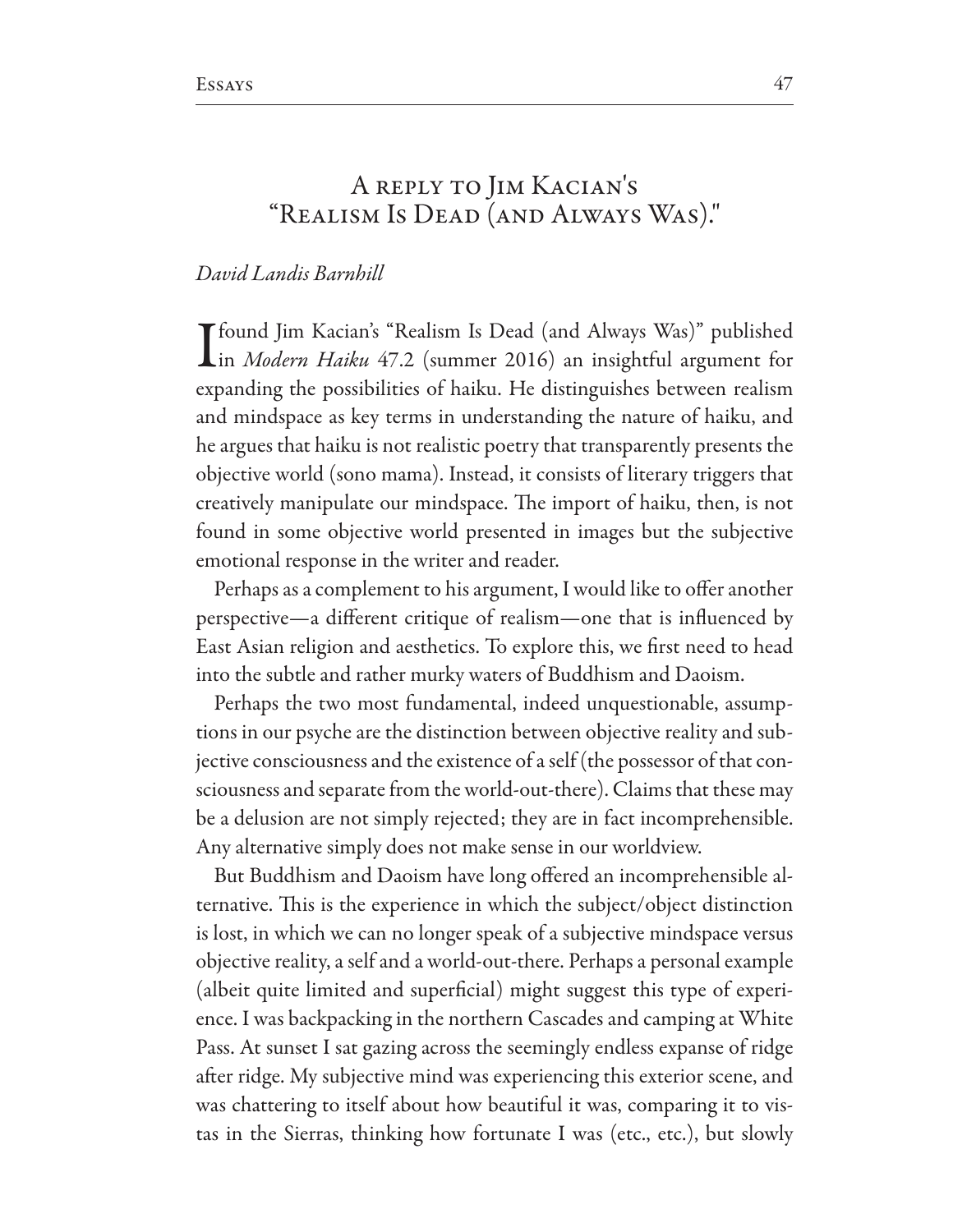my mind quieted down, and eventually I was no longer looking out at mountains. There was simply: mountains. I had become so absorbed in the scene that I lost the sense of separation from it; all that remained was the pure experience of mountains. I believe the poet T.S. Eliot had this type of experience in mind in Dry Salvages: "music heard so deeply / That it is not heard at all, but you are the music / While the music lasts."

Such an experience is not subjective in the normal sense of being in the mind of an individual self, nor is it objective in the sense of being separate from consciousness. Consciousness and reality are one thing. Here we enter into the subtleties of what Buddhism calls "thusness" (or "suchness"). This complex word refers to two things at once. First, it refers to the actual way reality exists, which in Buddhism and Daoism fundamentally means radical interpenetration and continuous flux. We live not in a world of static things but as part of a fluid matrix of interrelationships. Second, it refers to how things exist when experienced without desire, aversion, and (most importantly) the delusion of a self that possesses a consciousness that is separate from an objective world.

Thusness, then, refers to both a quality of reality and a type of experience. Note how the first aspect is couched in objective language ("reality") and the second in subjective language ("experience"). Language simply cannot directly or accurately manifest nondualistic reality. But it can indirectly suggest this kind of experience-reality, and Buddhism and Daoism have come up with various ways to do so.

In Chinese aesthetics, for instance, this ideal has been put in terms of the object entering into the artist: "To paint bamboo, one must first obtain a complete one in one's breast." Another way of putting this ideal has been that the artist transforms into the object: "When [Wen Tong] paints bamboo, / ... / he leaves behind his corporeal self. / His body transforms into the bamboo..."<sup>1</sup> In *Essays of Kyorai*, Bashō's disciple Kyorai put this ideal of oneness in different terms: the poet enters into the object.

The Master said, "Learn of the pine from the pine, learn of the bamboo from the bamboo." In other words, one must become detached from the subjective self. If one understands this idea of "learning" to be by the self,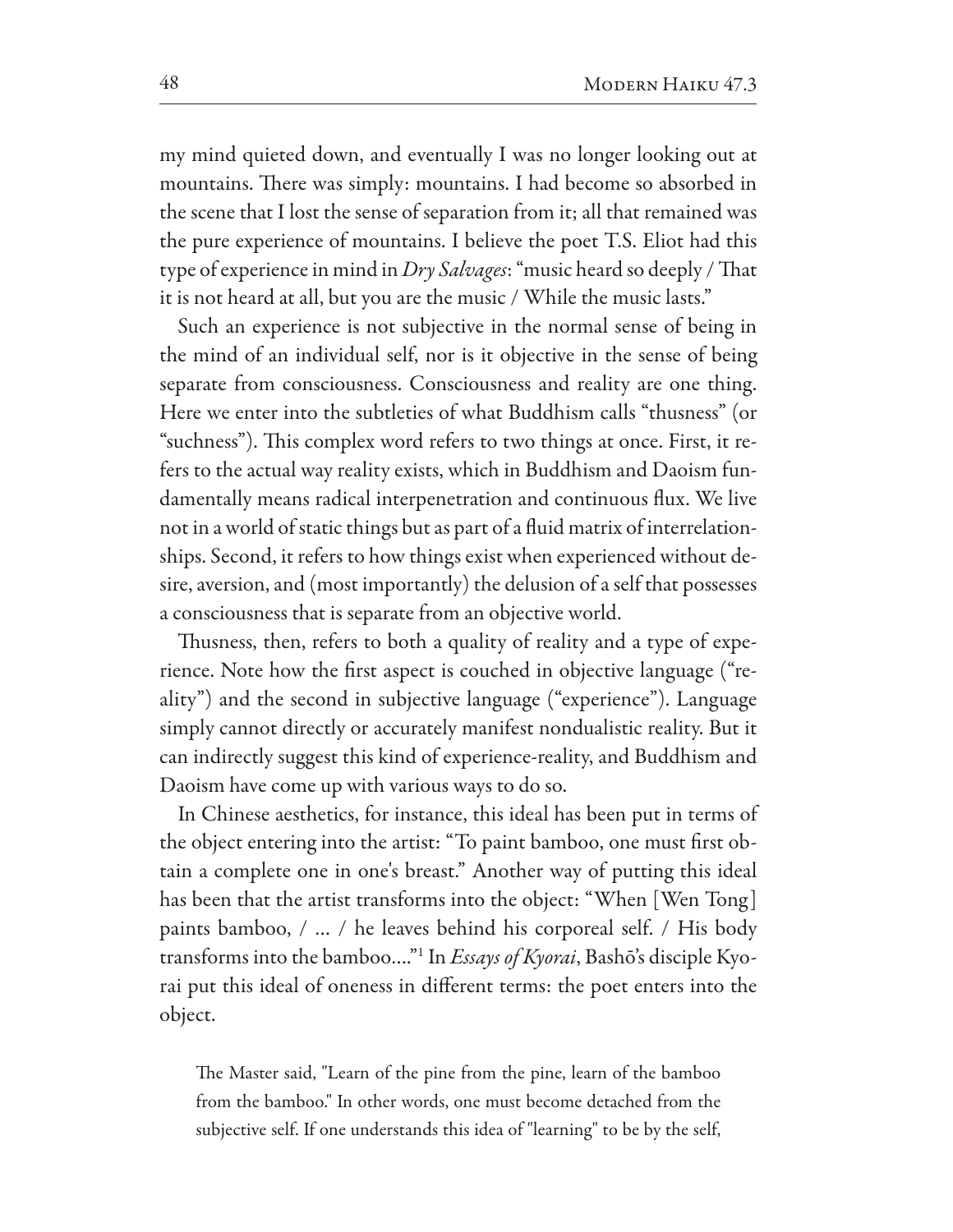the result will be no learning at all. "To learn" means to enter into the object and to feel the subtlety that is revealed there-then the poem grows by itself. No matter how clearly one represents an object's form, if the poem lacks the feeling that arises naturally out of the object, the self and the object form a duality and the poem does not achieve genuineness [makoto]. The poetic meaning would have come from the self.

In the same text, Kyorai also uses the simpler language of unification: "For the poet who dwells in accord with true poetry [ $\ell \bar{u}$ ga], the mind's movements merge with the object, and in this way the form of the poem emerges. The object is taken in its nature, without obstruction."<sup>2</sup> In all these descriptions, the point is that artists must go beyond their own private mindspace and enter into the unbounded space in which consciousness and reality are one.

But in such a state of oneness and this realization of thusness, what happens with language and imagery? Buddhologist William LaFleur claims that Buddhism rejects the conventional notion of symbols because symbols point us away from direct experience of immediate reality—thusness.

This critique of symbols brought [Buddhism] into a very specific aesthetic mode.... It requires the return of a poet's perceptions and mind to the simple recognition of phenomena. This recognition is powerful because it represents a *renewed* simplicity rather than a naïve simplicity.... The poetry that results from and expresses this aesthetic mode invites us to see things in and for themselves; it deliberately rejects the attempt to discover 'meanings, implications hidden or coded into a poem.<sup>3</sup>

LaFleur's point is accurate, yet his way of putting it slips into the conventional duality between subjective perception and objective phenomena that are perceived. But by distinguishing between naïve simplicity and renewed simplicity he is, I believe, arguing that the Buddhist imagery concerns the direct experience of thusness rather than superficial and naive realism, and the meaning of a poem is that experience rather than some abstract intellectual content.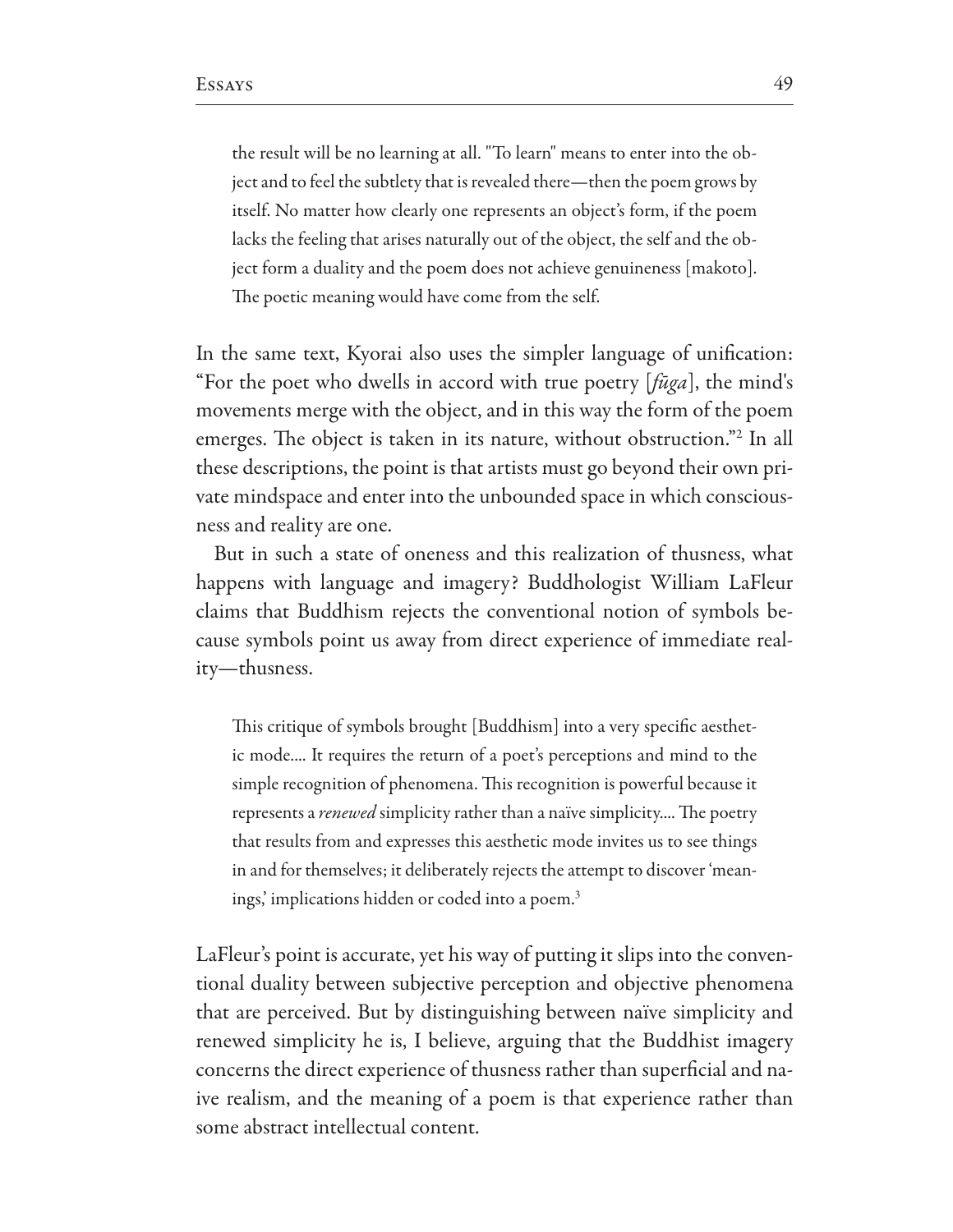Buddhist scholar Sallie King is more precise in her explanation of the particular nondualistic "as it is" quality of thusness, as opposed to naive realism. Thusness "is the conjunction of persons correctly perceiving the world as it is, and the world presenting itself to persons as it is. It is therefore nondualistic  $-$  it is prior to a division of experience into the categories of subject and object or mind and world." In the first sentence she resorts to the virtually unavoidable dualism of perception and world perceived, but she also notes that thusness is a conjunction of the two. The second sentence affirms the nonduality of mind and world. She further notes that this nonduality transcends the limits of our language: "the word Thusness is not a term that has the qualities or attributes of being 'this' or 'that'; it is a word by which words are undone, a word that points at our language and indicates that it will not do."4

Buddhism as experienced by most of its followers rarely reaches this point. And haiku as practiced by its poets rarely involves this nondualistic experience of thusness. But Bashō takes this as the ultimate ideal, and haiku at its deepest level arises out of such an experience. The images of a poem don't point to an objective world separate from the mind of the poet, nor do they point to the confined subjective mindspace separate from the world of pines and bamboos. They are words at the edge of language functioning to point beyond themselves to the poet's experience of thusness.

The images can function in another way as well: to catalyze such an experience in the reader. Here I would like to adopt some of Kacian's helpful terminology. The words of haiku are indeed "literary triggers." But at their most subtle, they can function not merely to impact subjective emotional mindspace but to prompt the reader's own experience of the thusness of, say, an old pond. And when read this way, these literary triggers can help readers experience thusness in their own life-world after they have put the poem down.

Kacian maintains that "Things as they are—realism—as a goal may exist, but elsewhere, in some realm that is not art, something perhaps like religion." I propose two changes to this statement. First, "things as they are" could be thought of in terms of nondualistic thusness rather than naïve realism based on the mind/reality dualism. And second, I